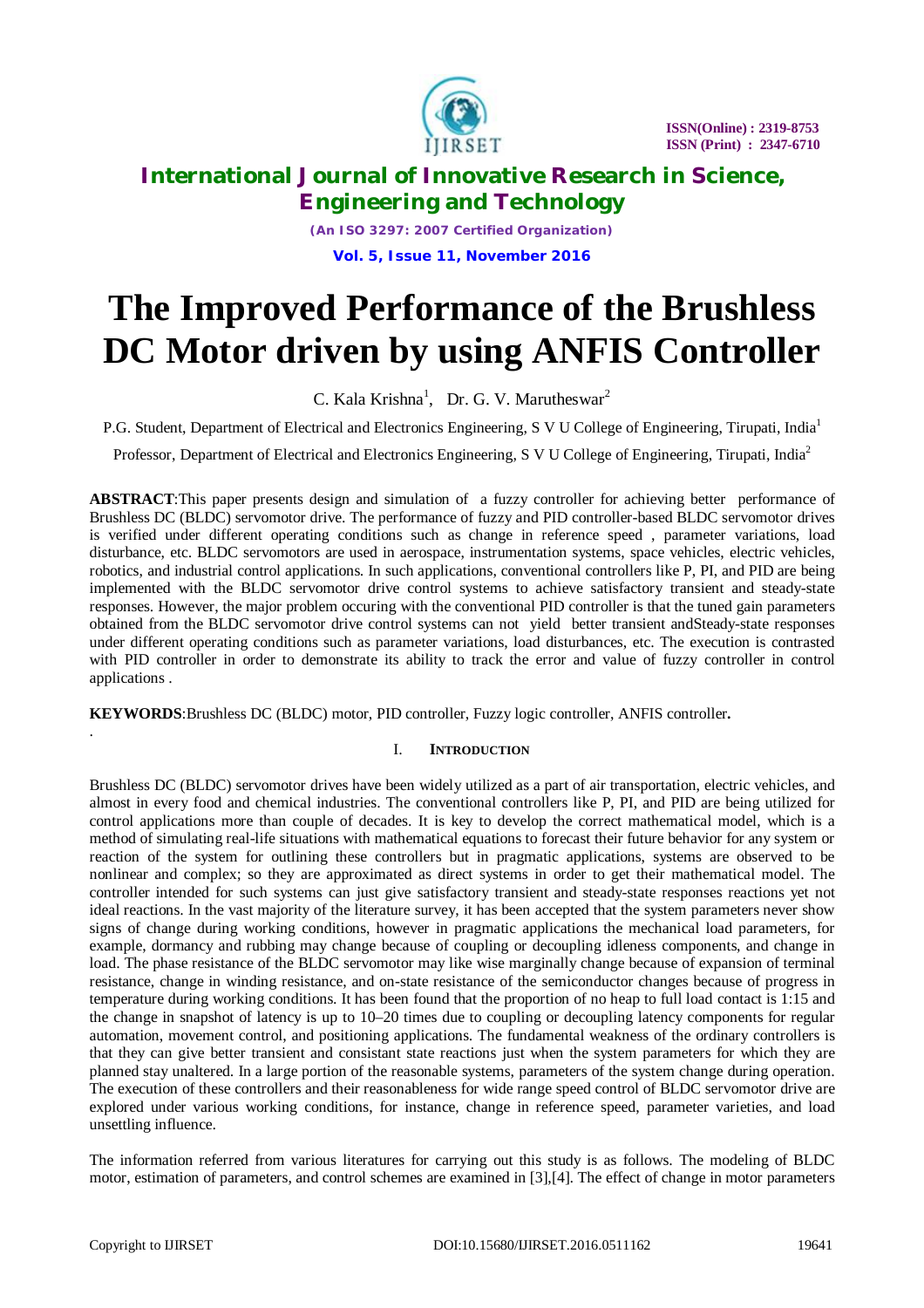

*(An ISO 3297: 2007 Certified Organization)*

#### **Vol. 5, Issue 11, November 2016**

on the performance of the BLDC drives system is discussed in [2]. Several tuning methods for the PID controllers are described in [7]–[9]. The tuning method suggested is found to yield desired results, and hence this method is adopted for determining PID controller gain parameters. Design, implementation, and performance analysis of fuzzy logic controllers (FLCs) for various applications such as dc servomotor, BLDC motor, gas-turbine plant, servo systems are discussed in [4]. The genetic algorithm-based method for the determination of the PID controller parameters [8] for achieving improved performance is described. The robust adaptive and optimal control scheme to compensate for parametric and dynamic uncertainties in the BLDC motor drives is investigated in [5].The pulse width modulated (PWM) and digital controlschemes for the BLDC motor drives discussed in [1].Design and implementationof adaptive controllers,Outline and usage of adaptive controllers for enhancing the execution of dc motors and BLDC drives under various working conditions are examined in [2] , [3] , [5] .

#### II. **MODELING OFBLDC SERVOMOTOR DRIVE SYSTEM**

The BLDC servomotor drive system consisting of BLDC servomotor and IGBT inverter is modeled based on the assumptions that all the stator phase windings have equal resistance per phase, constant self and mutual inductances; power semiconductor devices are ideal; iron losses are negligible. The proportionate circuit of the BLDC servomotor drive system is shown in Fig. 1. The line to line voltage conditions are communicated in system shape as

$$
\begin{bmatrix} V_{ab} \\ V_{bc} \\ V_{ca} \end{bmatrix} = \begin{bmatrix} R & -R & 0 \\ 0 & R & -R \\ -R & 0 & -R \end{bmatrix} \begin{bmatrix} i_a \\ i_b \\ i_c \end{bmatrix} + \begin{bmatrix} L-M & M-L & 0 \\ 0 & L-M & M-L \\ M-L & 0 & L-M \end{bmatrix} \\ \times \frac{di}{dt} \begin{bmatrix} i_a \\ i_b \\ i_c \end{bmatrix} + \begin{bmatrix} e_a - e_b \\ e_b - e_c \\ e_c - e_a \end{bmatrix}
$$

Since the mutual inductance is negligible as compared to the self-inductance , therefore mentioned matrix equation can be rewritten as

$$
\begin{bmatrix} V_{ab} \\ V_{bc} \\ V_{ca} \end{bmatrix} = \begin{bmatrix} R & -R & 0 \\ 0 & R & -R \\ -R & 0 & -R \end{bmatrix} \begin{bmatrix} i_a \\ i_b \\ i_c \end{bmatrix} \quad + \quad \begin{bmatrix} L & -L & 0 \\ 0 & L & -L \\ -L & 0 & L \end{bmatrix} \times \frac{di}{dt} \begin{bmatrix} i_a \\ i_b \\ i_c \end{bmatrix} \quad + \quad \begin{bmatrix} e_a - e_b \\ e_b - e_c \\ e_c - e_a \end{bmatrix}
$$

where L and M are self-inductance and mutual inductance per phase; R is the stator winding resistance per phase;  $e_a$ ,  $e_b$  and  $e_c$  are the back EMFs of phases a, b, and c, separately;  $i_a$ ,  $i_b$ ,  $i_c$  are the phase streams of phases a, b, and c, individually. The electromagnetic torque created by the motor can be expressed as

 $T_e = (e_a i_a + e_b i_b + e_c i_c) / \omega = K_t$  $I$  (3) where  $i_a = i_b = i_c = 1$ , ois the angular velocity in radians per second, and  $K_t$  is the torque constant. Since this electromagnetic torque is utilized to overcome the opposing torques of inertia and load, it can also be written as  $T_e = T_L + J_M d_\omega / dt + B_M \omega$  (4)

Where  $T_{\rm L}$  is the load torque, J<sub>M</sub> is the inertia, and  $B_M$  is the friction constant of the BLDC servomotor. The load torque can be expressed in terms of load inertia  $J<sub>L</sub>$ and friction  $B<sub>L</sub>$ components as

$$
T_L = J_L \frac{d\omega}{dt} + B_L \omega
$$
 (5)  
The output power developed by the motor is

 $P = T_e \omega$  (6)

 $E = e_a = e_b = e_c = K_b \omega$  (7)

Where  $K_b$  is back EMF constant, *E* is back EMF per phase, and  $\omega$  is the angular velocity in radians per second. The parameters of motor are phase resistance, phase inductance, also, inactivity and rubbing of BLDC servomotor and load. It is important to decide the parameters of both BLDC servo motor also, stack to plan routine controllers like P, PI, and PID controllers. The parameters that are probably going to fluctuate amid the working conditions are  $R$ ,  $J_M$ ,  $J_L$ ,  $B_M$  and  $B_L$ . These parameters will show impact on the speed reaction of the BLDC servomotor drive system. Increment in the estimation of dormancy components  $J_M$  and  $J_L$  will expand the settling time of the speed reaction or the other way around. The decline in the estimations of power consuming erosion components  $B_M$  and  $B_L$  will expand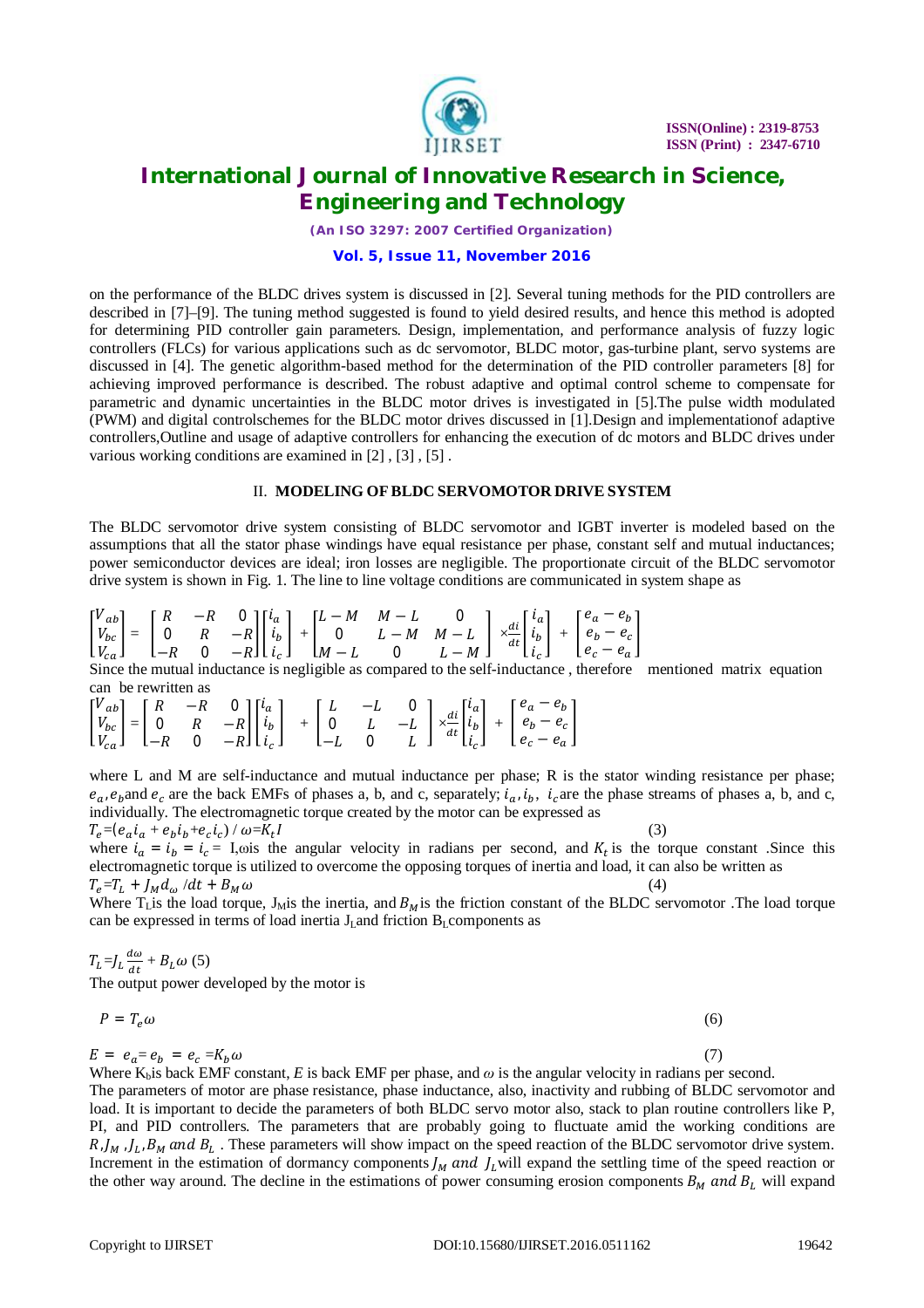

*(An ISO 3297: 2007 Certified Organization)*

#### **Vol. 5, Issue 11, November 2016**

the deceleration time of the speed reaction or the other way around. Another parameter, which is probably going to fluctuate during working conditions is phase resistance of the BLDC servomotor because of adding of terminal resistance, change in resistance of phase winding, and change in on-state resistance of IGBT changes because of slight progress in temperature. The change in phase resistance can likewise influence the speed reaction of the BLDC servomotor drive system. Blended mix of dormancy, contact, and phase resistance of the BLDC servomotor may prompt to increased overshoots that are undesirable in the majority of the control applications. Consequently, the BLDC servomotor drive system requires reasonable controllers as PID or Fuzzy controllers to accelerate the reaction ,minimize overshoot, and steady state mistake to get together the applications prerequisites. In this paper, PID and Fuzzy controller-based BLDC servomotor drive is simulated and their execution is simulated in various working conditions, for example, step change in reference speed, distinctive system parameters, and sudden load disturbance.



Fig. 2. Simulation Diagram of BLDC motor control

#### III. **DESIGN OF PID CONTROLLER**

Proportional Integral-Derivative controllers are broadly utilized as a part of modern control systems as they requires couple of parameters to be tuned in it. The PID controllers have the capability of eliminating steady-state errordue to integral action and can anticipate output changes due to derivative action when the system is subjected to a step reference input. The most prevalent PID tuning technique is the Ziegler–Nichols strategy, which depends exclusively on parameters got from the system step reaction. The piece chart of the trial set-up utilized for actualizing PID and fuzzy controller is shown in Fig. 2. The details of the BLDC servomotor are given in Appendix. The persistent control signal  $u(t)$  of the PID controller is given by

$$
u(t) = K_P(e(t) + (1/T_i) \int e(t)dt + T_d de(t)/dt)
$$
\n(8)

\nwhere,  $K_P$  is the proportional gain,  $T_i$  is the integral time constant,  $T_d$  is the derivative time constant, and  $e(t)$  is the error signal.

The corresponding discrete equation for the control signal can be written as

 $u(k) = u(k-1) + K_1 \times e(k) + K_2 \times e(k-1) + K_3 \times e(k-2)$  (9) Where  $u(k-1)$  is the previous control output,  $e(k-1)$  is the previous error, and  $e(k-2)$  is the error preceding  $e(k - 1)$ . The constants  $K_1$ ,  $K_2$  and  $K_3$  are given by  $K_1 = K_P + T K_i/2 + K_d/T(10)$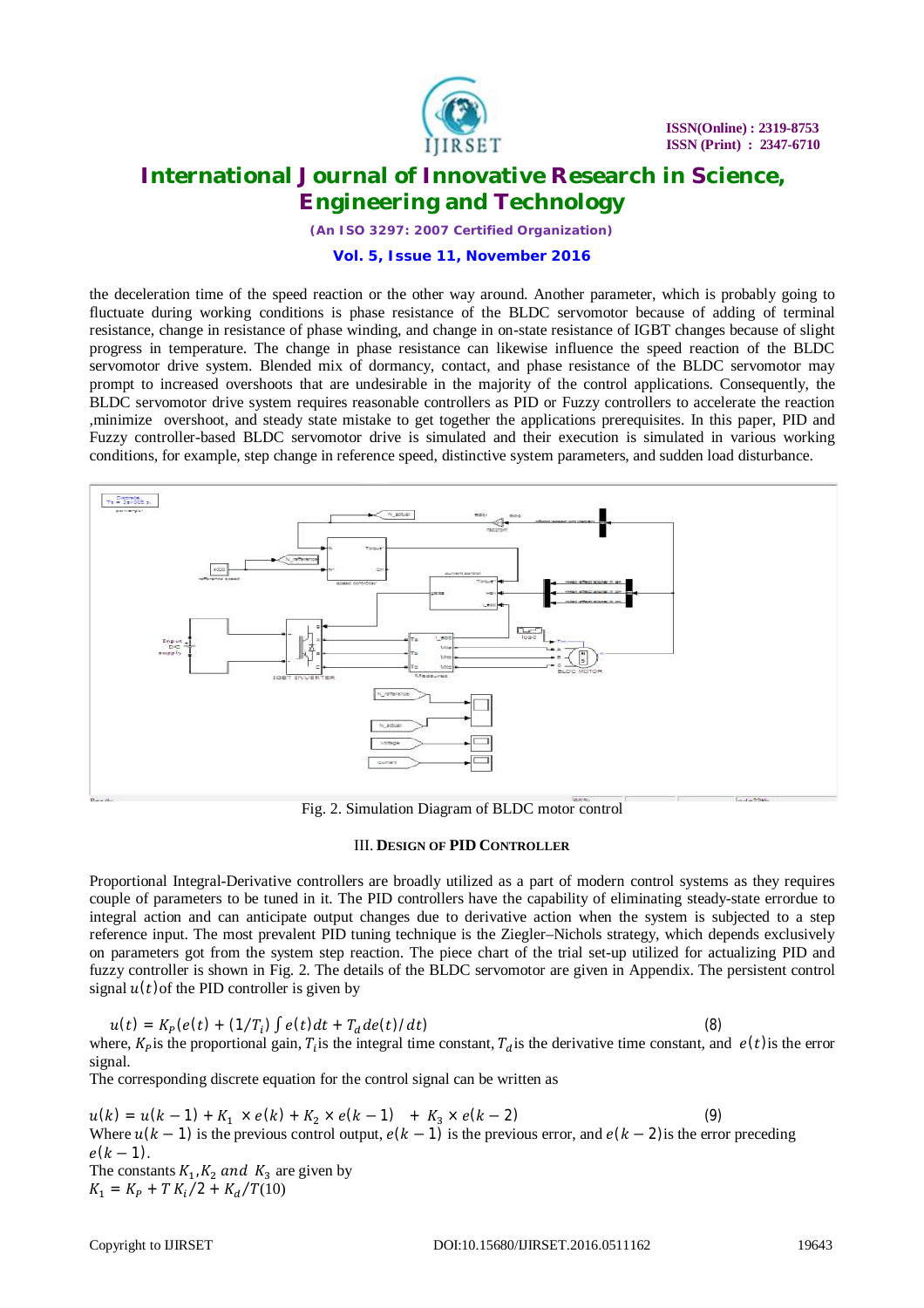

*(An ISO 3297: 2007 Certified Organization)*

**Vol. 5, Issue 11, November 2016**

| $K_2 = -K_P - 2K_d/T + T K_i/2$ | (11) |
|---------------------------------|------|
| $K_3 = K_d/T$                   | (12) |
| $K_i = K_p/T_i$                 | (13) |
| $K_d = K_P T_d$                 | (14) |
| $T = 1/f$                       | (15) |

Where f is the sampling frequency and T is the sampling rate. In this paper, a simple PID tuning method that is based on system step response is used to determine the controller gains. This method provides a systematic approach to adjust the proportional gain in order to minimize the overshoot. The PID controller gains determined are  $K_p = 11$ ,  $K_i = 5$ , and  $K_d = 0.1$  for the BLDC servomotor drive system with effective inertia of motor and load  $J = 350e-6$  kg- $m^2$ , total friction coefficient of the motor and load  $B = 1e-4N \cdot m/r \cdot d/s$ , resistance per phase , $R = 0.57 \Omega$ , and inductance per phase  $L = 1.5$  mH. This system is tested under different operating conditions such as parameters variations, change in reference speed, and load disturbance.

#### IV.**FUZZY LOGIC CONTROLLER**

Fuzzy rationale is a type of numerous esteemed rationales in which reality estimations of variables might be any genuine number somewhere around 0 and 1. By differentiation, in Boolean rationale, reality estimations of variables may just be 0 or 1. Fuzzy rationale has been stretched out to handle the idea of halfway truth, where reality quality may extend between totally genuine and totally false. Besides, when etymological variables are utilized, these degrees might be overseen by particular capacities.

Normally fuzzy rationale control framework is made from four noteworthy components exhibited on Figure fuzzification interface, fuzzy induction motor, fuzzy principle grid and defuzzification interface. Every part alongside fundamental fuzzy rationale operations will be depicted in more detail below.



Fig. 3. Block Diagram of an Fuzzy Inference System

- 1. The fuzzy rationale investigation and control strategies shown in Figure 3 can be depicted as:
- 2. Receiving one or expansive number of estimations or other appraisal of conditions existing in some system that will be dissected or controlled.
- 3. Processing all inputs as indicated fuzzy "assuming then" standards, which can be communicated in basic dialect words, and consolidated with conventional non-fuzzy preparing.
- 4. Averaging and weighting the outcomes from all the individual principles into one single output choice or sign which chooses what to do or advises a controlled system what to do. The outcome output sign is an exact defuzzified esteem. First of all, the different level of output (high speed, low speed etc.) of the platform is defined by specifying the membership functions for the fuzzy sets.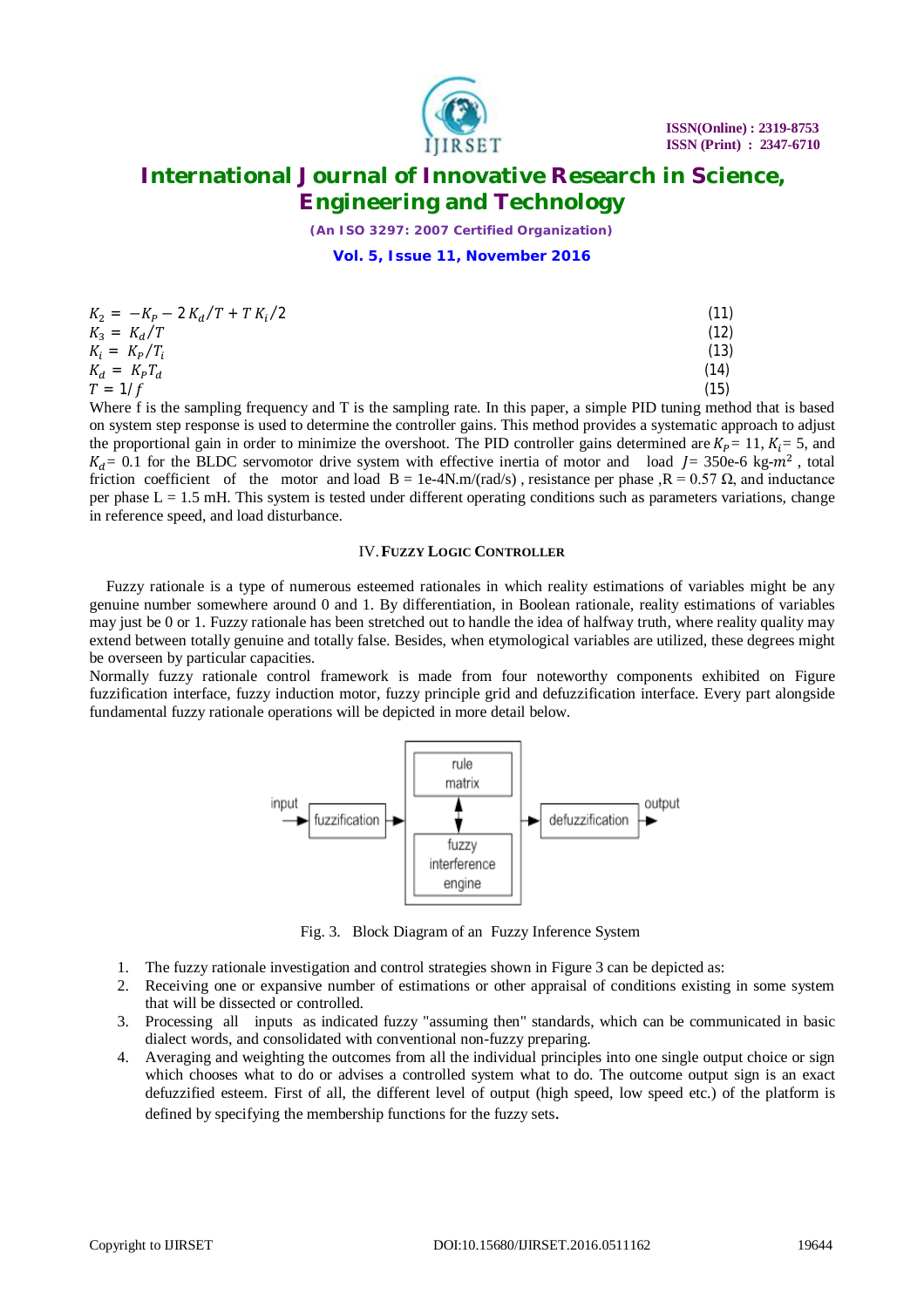

*(An ISO 3297: 2007 Certified Organization)*

#### **Vol. 5, Issue 11, November 2016**

#### V. **ADAPTIVE NEURO FUZZY CONTROLLER**

A fuzzy inference system and a back spread calculation. For a normal fuzzy deduction, the parameters in the participation capacities are generally controlled by experience or the experimentation technique. The adaptive neurofuzzy induction system can beat this burden through the way toward figuring out how to tailor the participation capacities to the info/output information keeping in mind the end goal to represent these sorts of varieties in the information values, as opposed to self-assertively picking parameters connected with a given enrollment work. This learning strategy works also to that of neural systems.

Adaptive Neural Fuzzy Inference System (ANFIS) is fuzzy Sugeno display put in the structure to encourage learning and adjustment strategy. Such system makes fuzzy rationale more orderly and less depending on master information. The target of ANFIS is to alter the parameters of a fuzzy system by applying a learning technique utilizing input–output preparing information. Essential design of ANFIS that has two sources of info x and y and one output f.

In matlab the principle contrast between fuzzy controller and adaptive neuro fuzzy controller is just we have in matlab two sorts fuzzy controllers one is mamdani and second one is Sugeno.

Mamdani is normal fuzzy controller in this we give information and output by utilizing a few suppositions yet as a part of Sugeno sort we give inputs just they consequently prepare outputs this is the fundamental distinction between two fuzzy controllers in matlab.

### VI.**IMPLEMENTATION AND PERFORMANCE ANALYSIS OF DIGITAL CONTROLLERS FOR BRUSHLESS DC MOTOR DRIVES**

### **SIMULATION RESULTS**

### *A. TOTAL HORMONIC DISTORTION OFCURRENT WITH PID CONTROLLER :*

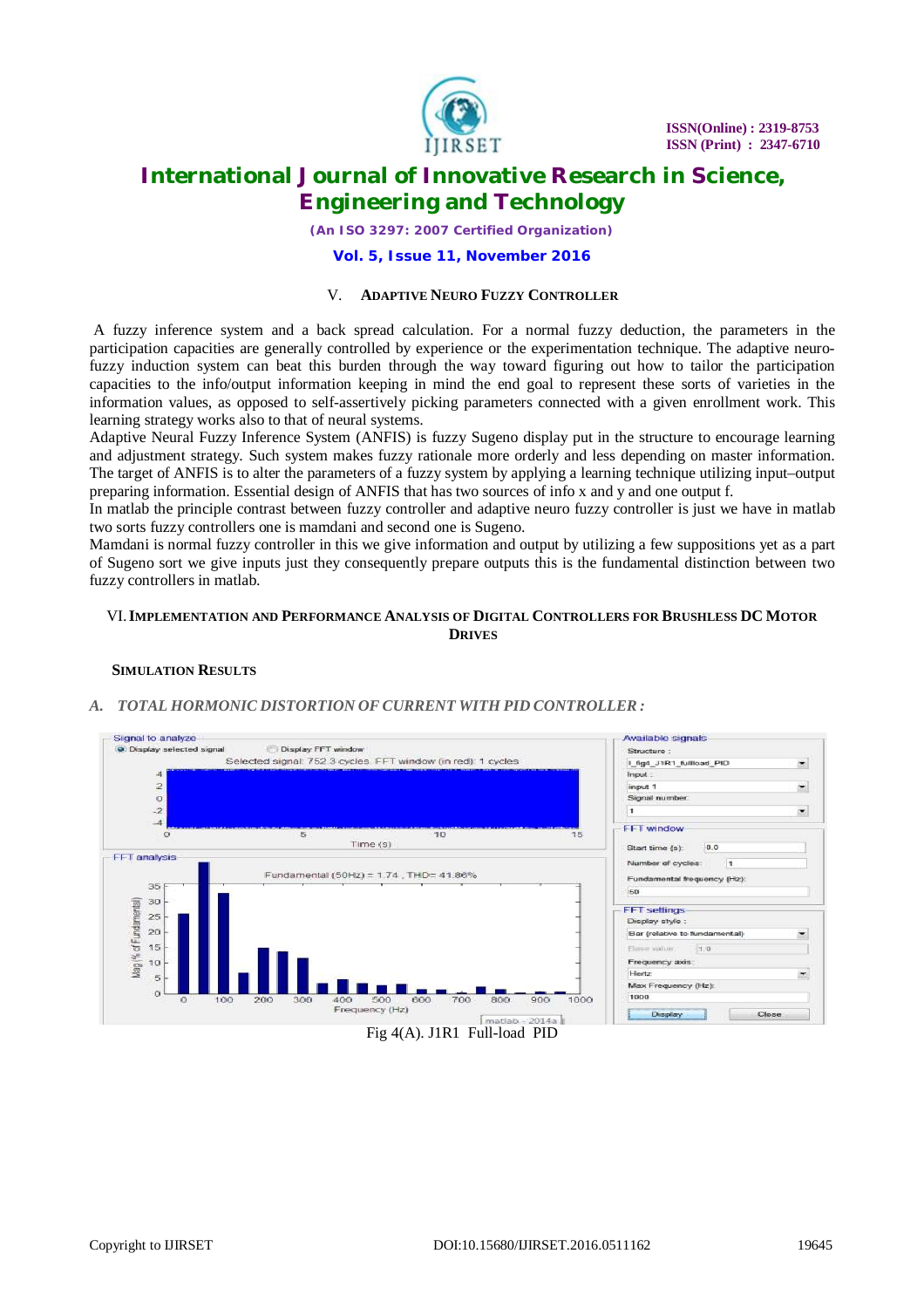

*(An ISO 3297: 2007 Certified Organization)*

### **Vol. 5, Issue 11, November 2016**

*B. TOTAL HARMONIC DISTORTION OF CURRENT WITH FUZZY LOGIC CONTROLLER:*



*C. TOTAL HORMONIC DISTORTION OF CURRENT WITH ANFIS CONTROLLER :*



Fig 4(C). J1R1 Full-load ANFIS

### **TABLE .1.**TOTAL HORMONIC DISTORTION OF CURRENT WITH PID ,FUZZY AND ANFIS CONTROLLERS

|                                                     | <b>SIMULATION RESULTS</b>       |                                         |                  |
|-----------------------------------------------------|---------------------------------|-----------------------------------------|------------------|
| Parameter variations in Motor<br>in Different cases | <b>PID</b><br><b>CONTROLLER</b> | <b>FUZZY LOGIC</b><br><b>CONTROLLER</b> | ANFIS CONTROLLER |
| J1R1                                                | 41.86%                          | 33.34%                                  | 19.59%           |
| J2R1                                                | 69.03%                          | 34.72%                                  | 25.46%           |
| J2R2                                                | 59.28%                          | 34.01%                                  | 22.06%           |
| J1R1 full load                                      | 41.86%                          | 33.49%                                  | 20.12%           |
| J1R1 reduced load                                   | 54.01%                          | 34.73%                                  | 26.49%           |
| J2R1 full load                                      | 69.03%                          | 34.08%                                  | 23.21%           |
| J2R2 full load                                      | 59.28%                          | 33.84%                                  | 20.99%           |